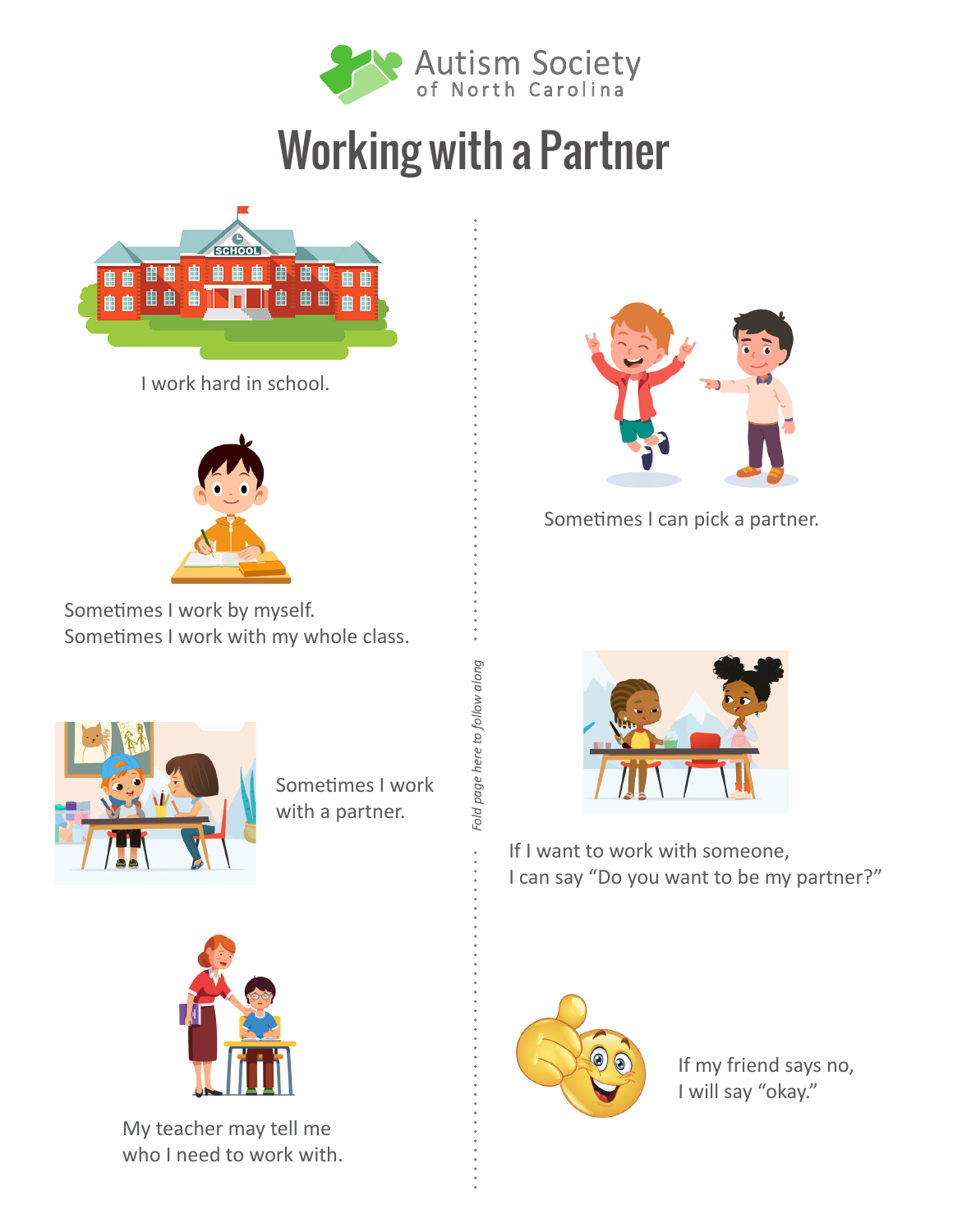

## Working with a Partner (Continued)



If my partner says yes, I will sit at their table with them.



It is okay if my partner has different ideas.



If I get upset when working with my partner, I can take a break.



*Fold page here to follow along*

Fold page here to follow along

I do not need to yell or cry or  $\qquad \qquad$ .



I can take deep breaths to calm down.



I will talk quietly with my partner.



My partner may have the same ideas as me.



My partner may have different ideas than me.